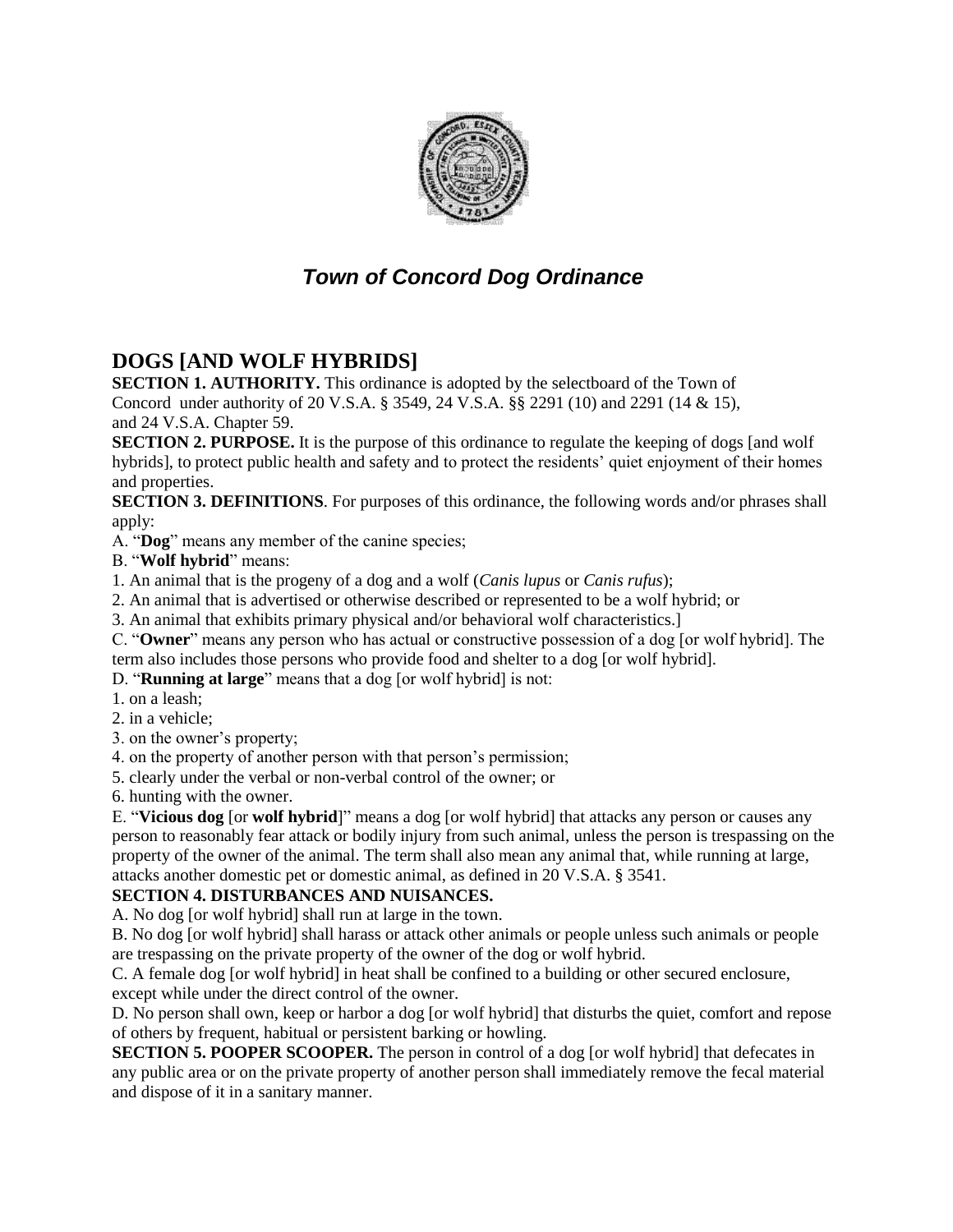#### **SECTION 6. COLLAR AND LICENSE.**

A. Each dog [and/or wolf hybrid] shall be licensed according to the laws of this state and shall wear a collar or harness with the current license attached. An animal that is visiting from out of state must wear a collar or harness with a current license from its home state attached.

B. A dog [or wolf hybrid] that is found without a collar or harness and license shall be immediately impounded under authority of 20 V.S.A. § 3806 and shall be managed under the provisions of that statute.

**SECTION 7. HUMANE CARE OF DOGS [AND WOLF HYBRIDS].** All dogs [and wolf hybrids] shall be furnished with clean and safe facilities sufficient to protect the animal and the public health. Any dog [or wolf hybrid] determined by [the constable/police/animal control officer/humane officer] to be without such clean and safe facilities may be impounded.

**SECTION 8. ENFORCEMENT.** This is a civil ordinance and shall be enforced by [the constable/ police/animal control officer/humane officer] in the Vermont Judicial Bureau in accordance with 24 V.S.A. §§ 1974a et seq.

#### **SECTION 9. IMPOUNDMENT.**

A. Any dog [or wolf hybrid] that is determined by a [constable/police officer/animal control officer/ humane officer] to be a vicious dog [or wolf hybrid] which presents an imminent danger to people or other animals shall be immediately impounded.

B. Any dog [or wolf hybrid] that is apprehended for a third or subsequent violation of any provision of this ordinance shall be impounded.

#### **SECTION 10. NOTICE OF IMPOUNDMENT AND RELEASE FROM IMPOUNDMENT.**

A. The officer who impounds a dog [or wolf hybrid] shall, within 24 hours, give notice to the owner thereof, either personally, by telephone call, or by written notice at the owner's dwelling. Such notice shall inform the owner of the nature of the violations, the location of the animal and the steps that are necessary to have the animal returned to the owner.

B. If an impounded dog [or wolf hybrid] has no license or other identification, the person who impounds it shall proceed under the provisions of 20 V.S.A. § 3806.

C. Impounded animals shall be released to the owner only after payment of all penalties and impoundment fees and after remedial action by the owner. Remedial action shall include but is not limited to such actions as providing a collar and current license and providing a plan for compliance with the provisions of this ordinance and with state law.

#### **SECTION 11. INVESTIGATION OF VICIOUS DOGS [OR WOLF HYBRIDS]**

A. When a domestic pet or wolf-hybrid has bitten a person while the domestic pet or wolf hybrid is off the premises of the owner or keeper, and the person bitten requires medical attention for the attack, such person may file a written complaint with the legislative body of the municipality. The complaint shall contain the time, date and place where the attack occurred, the name and address of the victim or victims, and any other facts that may assist the legislative body in conducting its investigation.

B. The legislative body, within seven days from receipt of the complaint, shall investigate the charges and hold a hearing on the matter. If the owner of the domestic pet or wolf-hybrid which is the subject of the complaint can be ascertained with due diligence, said owner shall be provided with a written notice of the time, date and place of hearing and the facts of the complaint.

C. If the domestic pet or wolf-hybrid is found to have bitten the victim without provocation, the municipal officials shall make such order for the protection of persons as the facts and circumstances of the case may require, including, without limitation, that the domestic pet or wolf-hybrid is disposed of in a humane way, muzzled, chained, or confined. The order shall be sent by certified mail, return receipt requested. A person who, after receiving notice, fails to comply with the terms of the order shall be subject to the penalties provided in 20 V.S.A. § 3550.

D. The procedures provided in this section shall only apply if the domestic pet or wolf-hybrid is